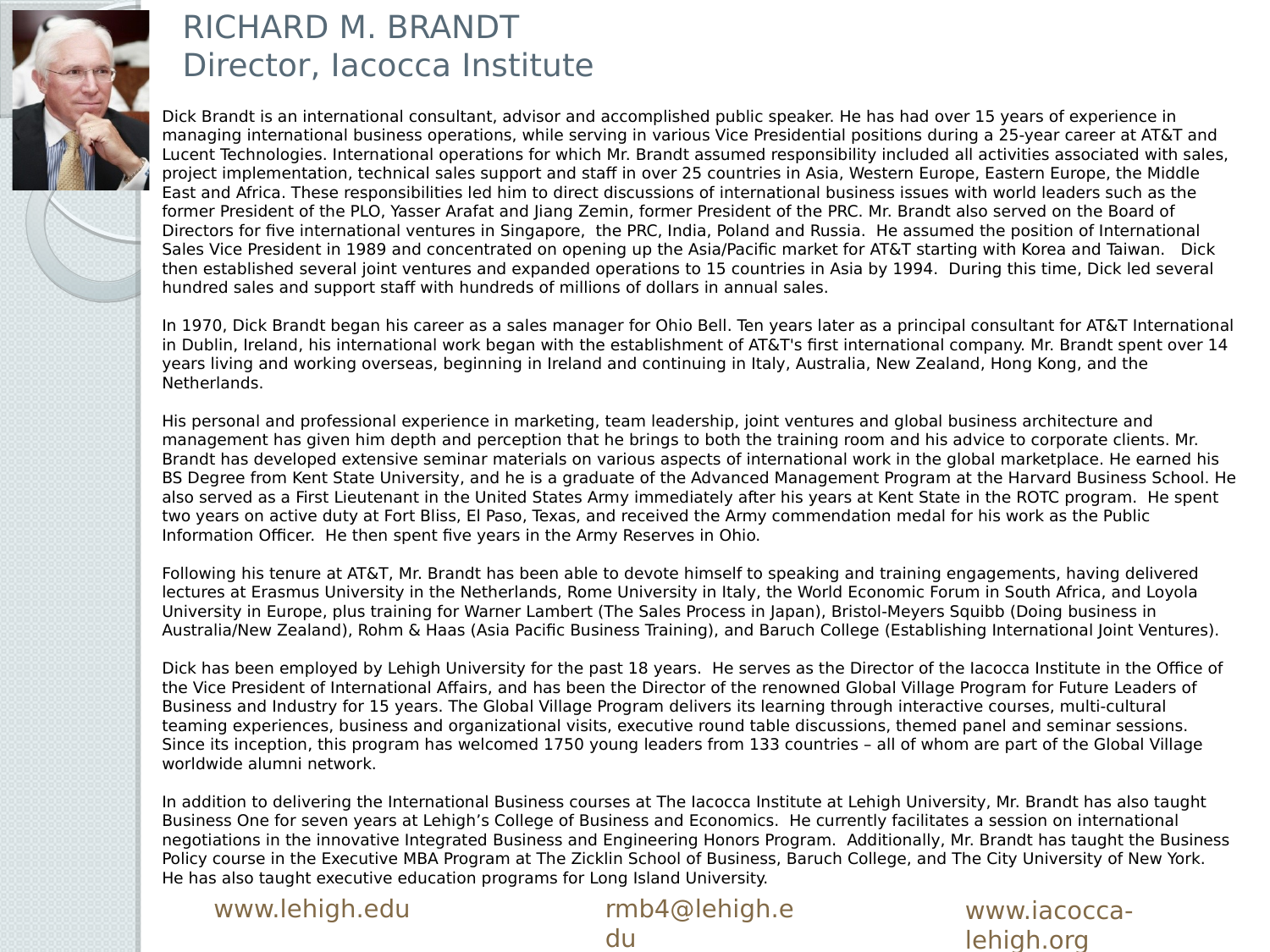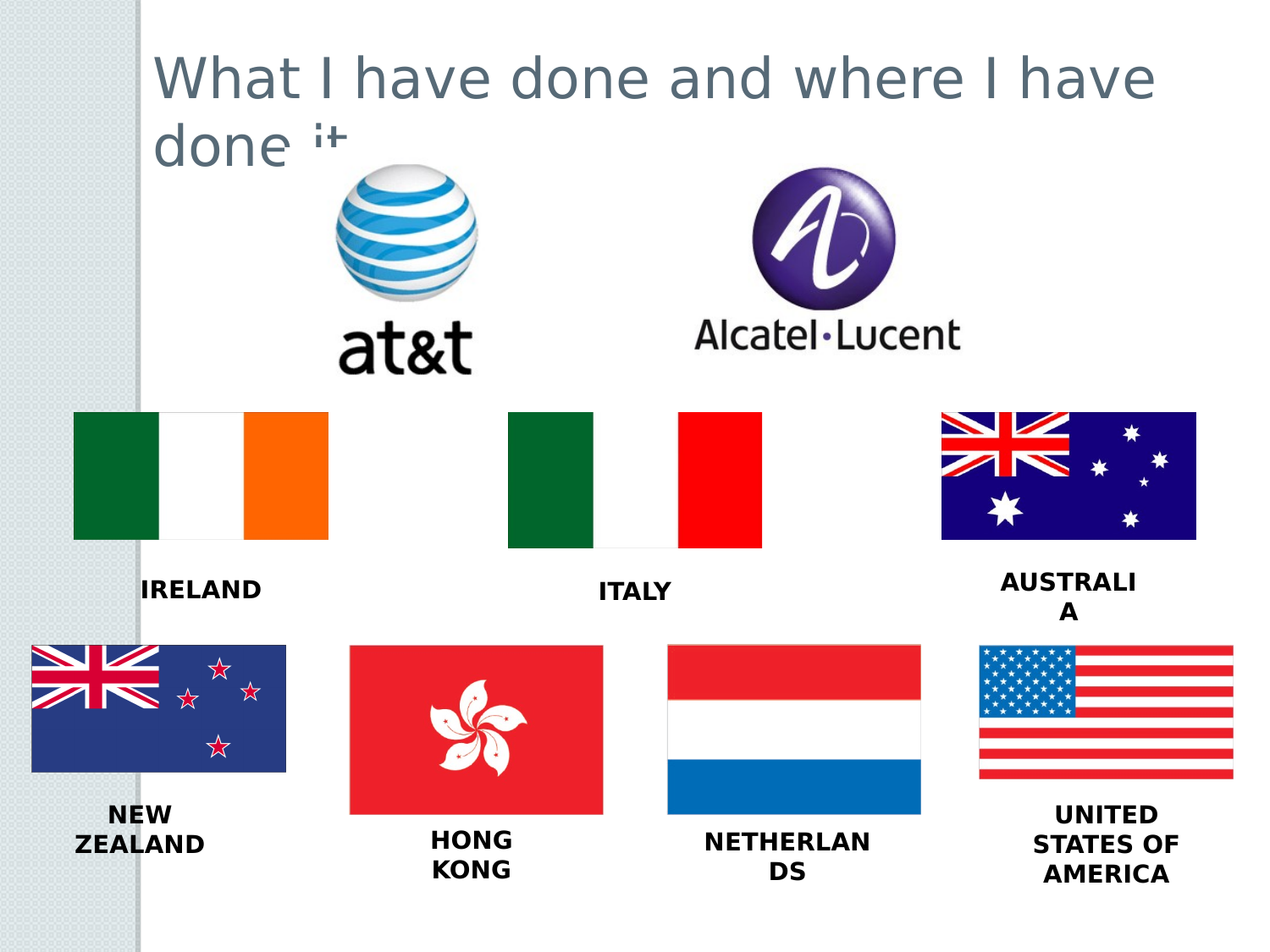**If you could fit the entire population of the world into a village consisting of 100 people**, maintaining the proportions of all the people living on Earth, that village would consist

**60 Asians 15 Africans 13 Americans (North, Central and South, Caribbean) 11 Europeans**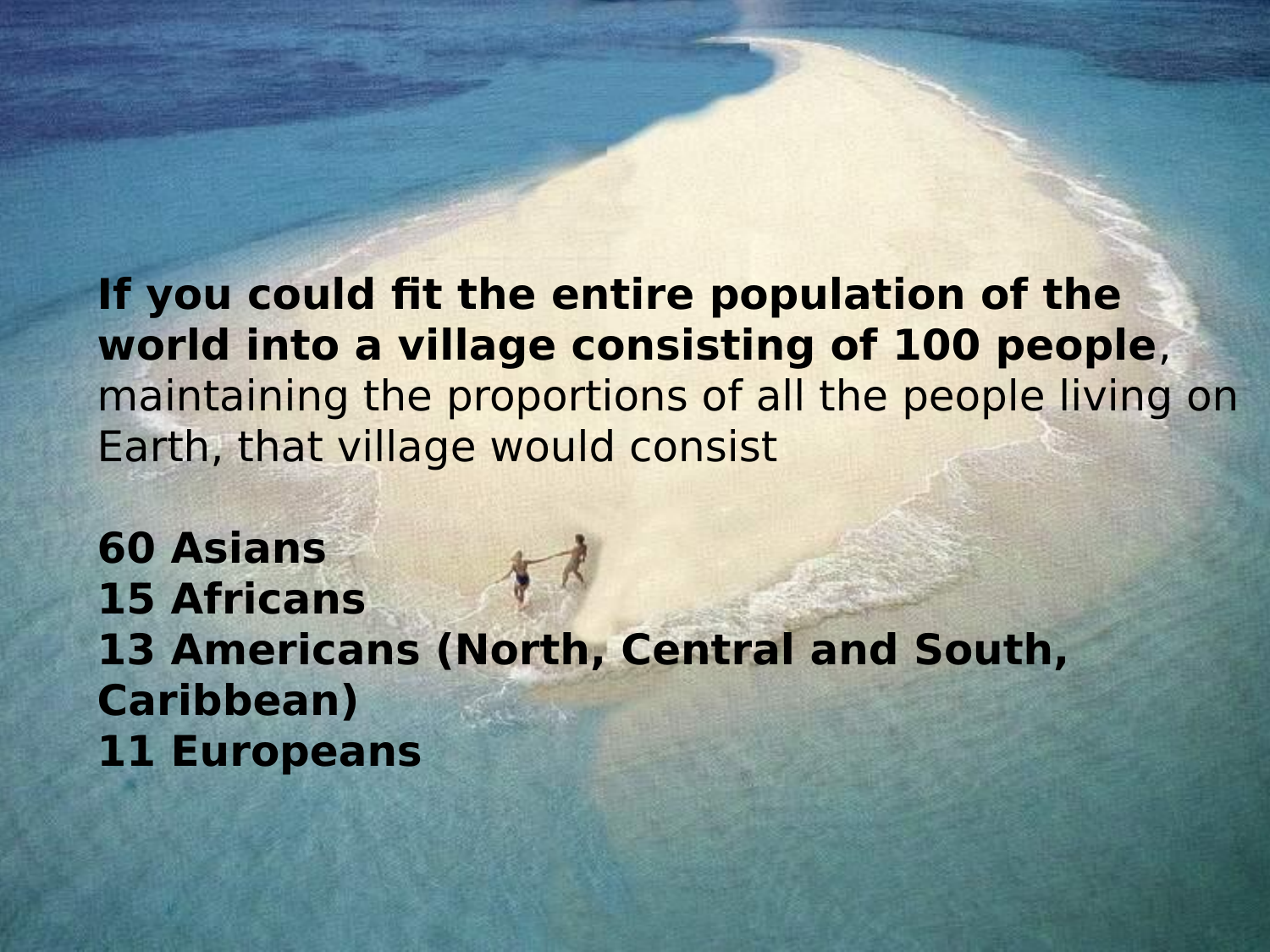## Globalization-"The Times They Are Changing"

- Past seven years presented Globalization Going Forward
- **Rise in Connected Countries** (Political, Security, Economic)
- **BRIC's are the rising new markets** (Brazil, Russia, India, China)
- World broken into CORE (connected) and GAP (Disconnected) countries

www.lehigh.edu rmb4@lehigh.e

du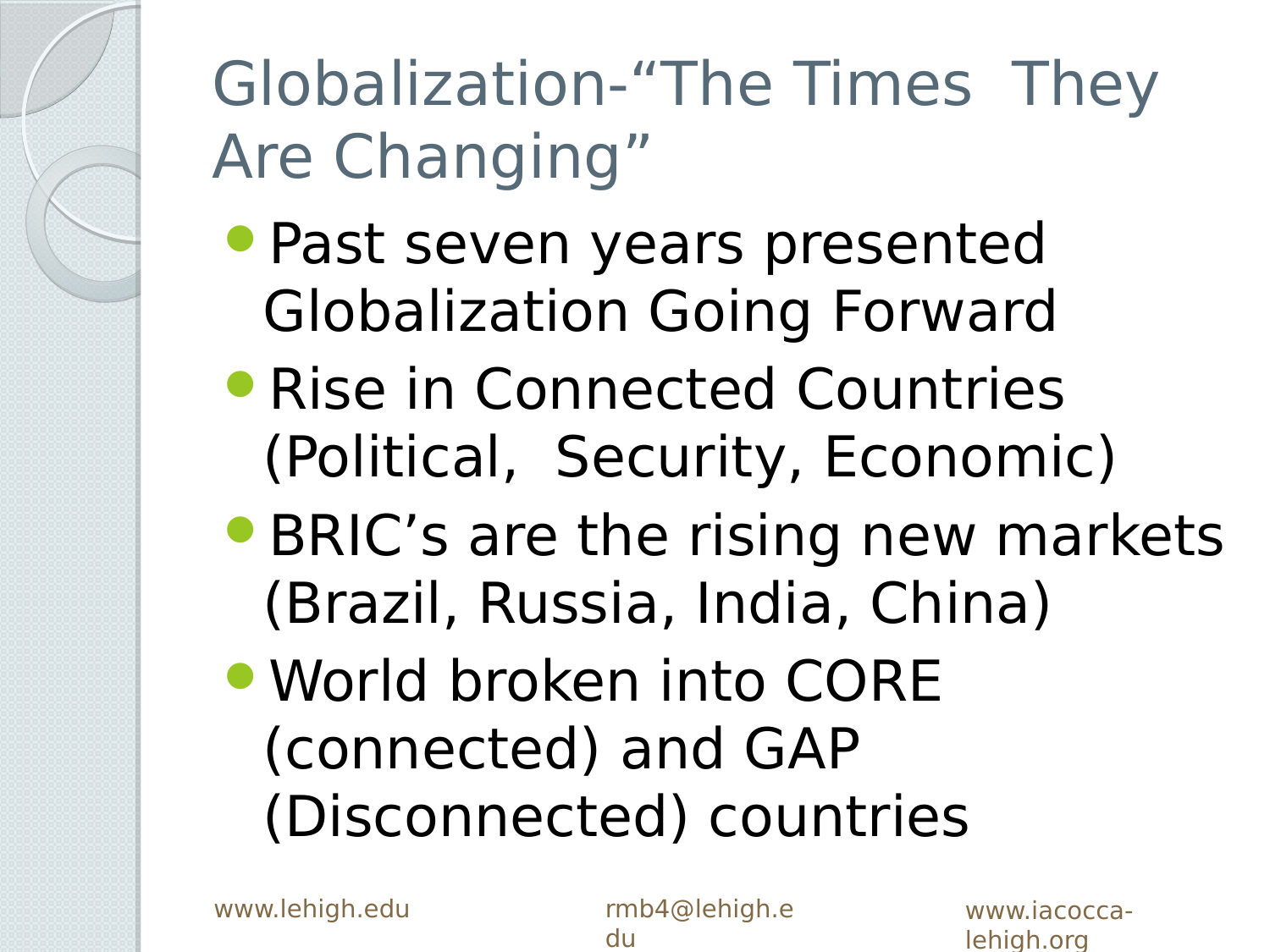### Move Over BRIC's—Here comes the MIST's

- **BRIC's are still the largest emerging** markets
- **Investment Banks are supporting** new fast-track economies
- Mexico, Indonesia, South Korea, and **Turkey**
- Young populations of educated young people get attention
- Add Nigeria, Bangladesh, Pakistan, Philippines and Vietnam

www.lehigh.edu rmb4@lehigh.e

du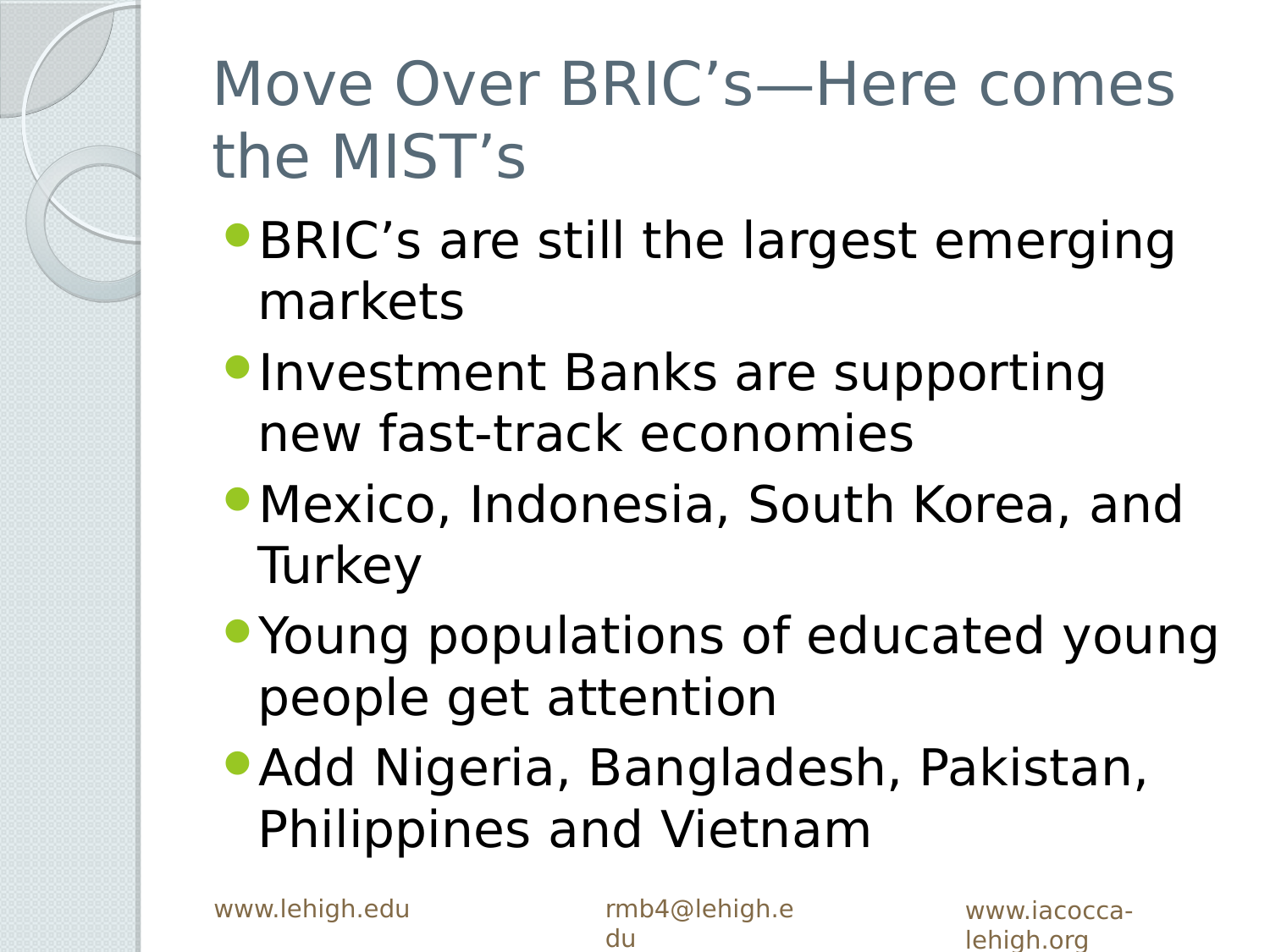### More foreign nations can change globalization

- Nations may even block USA Plans
- Strongest emerging nations don't need IMF/World Bank
- Nations creating their own lending institutions
- **BRICS Created a 2014 Development Bank** (\$50 Bil.)
- China Development Bank and Brazil Development Bank increase lending
- IMF (\$52 Bil), CDB (\$240 Bil.), BNDES (\$85 Bil.)

www.lehigh.edu rmb4@lehigh.e

du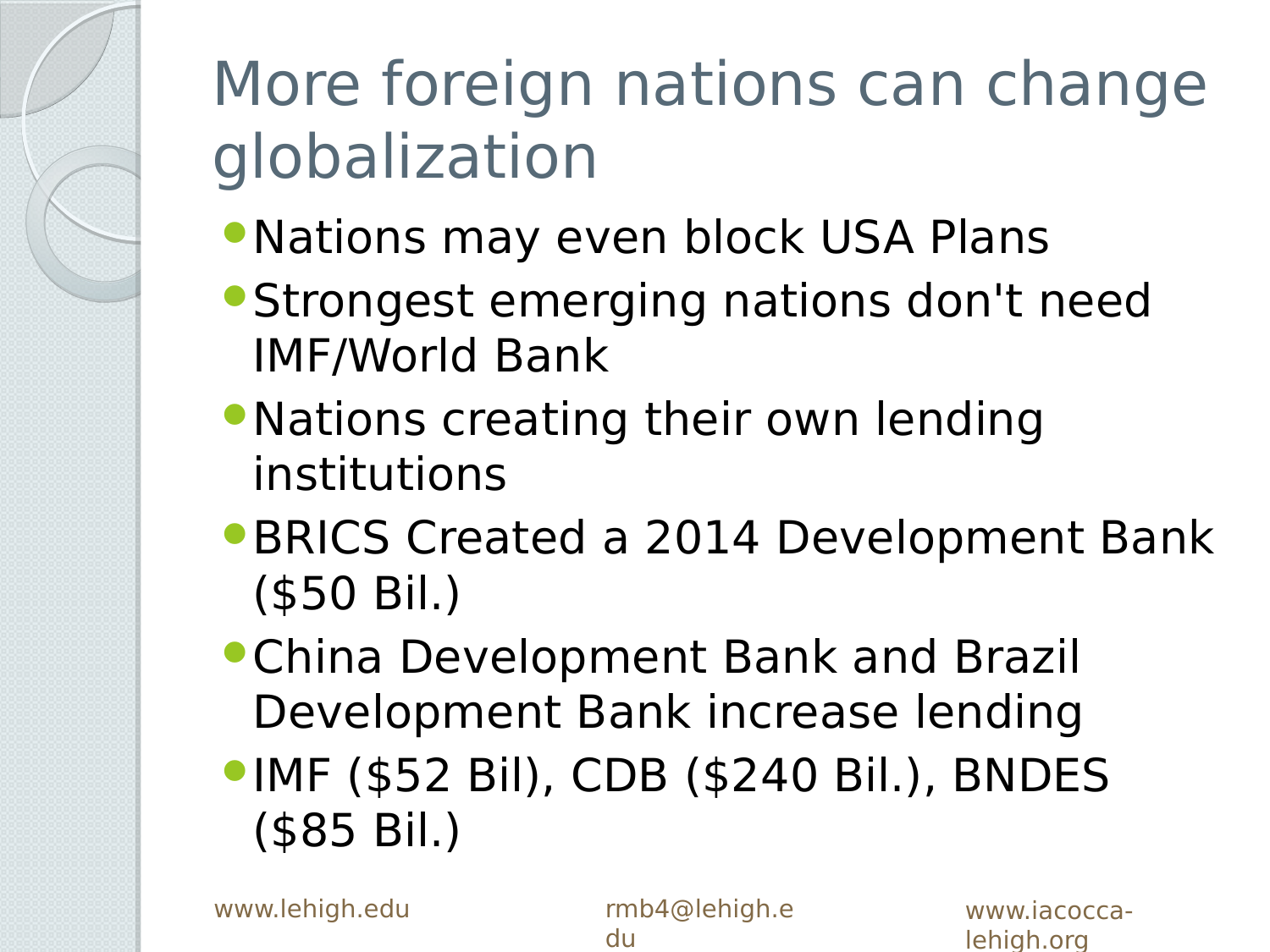# Largest trading nation is now prc

- **Xi Jinping wants Free Trade Area for** Asia Pacific (20 countries)
- USA still working on Trans-Pacific Partnership (12 countries)
- **In 2014 USA is Trade Partner for 76** nations
- **In 2014 China is Trade Partner for** 124 nations
- China Economic Reform Policy is Stronger State Run Companies

www.lehigh.edu rmb4@lehigh.e

du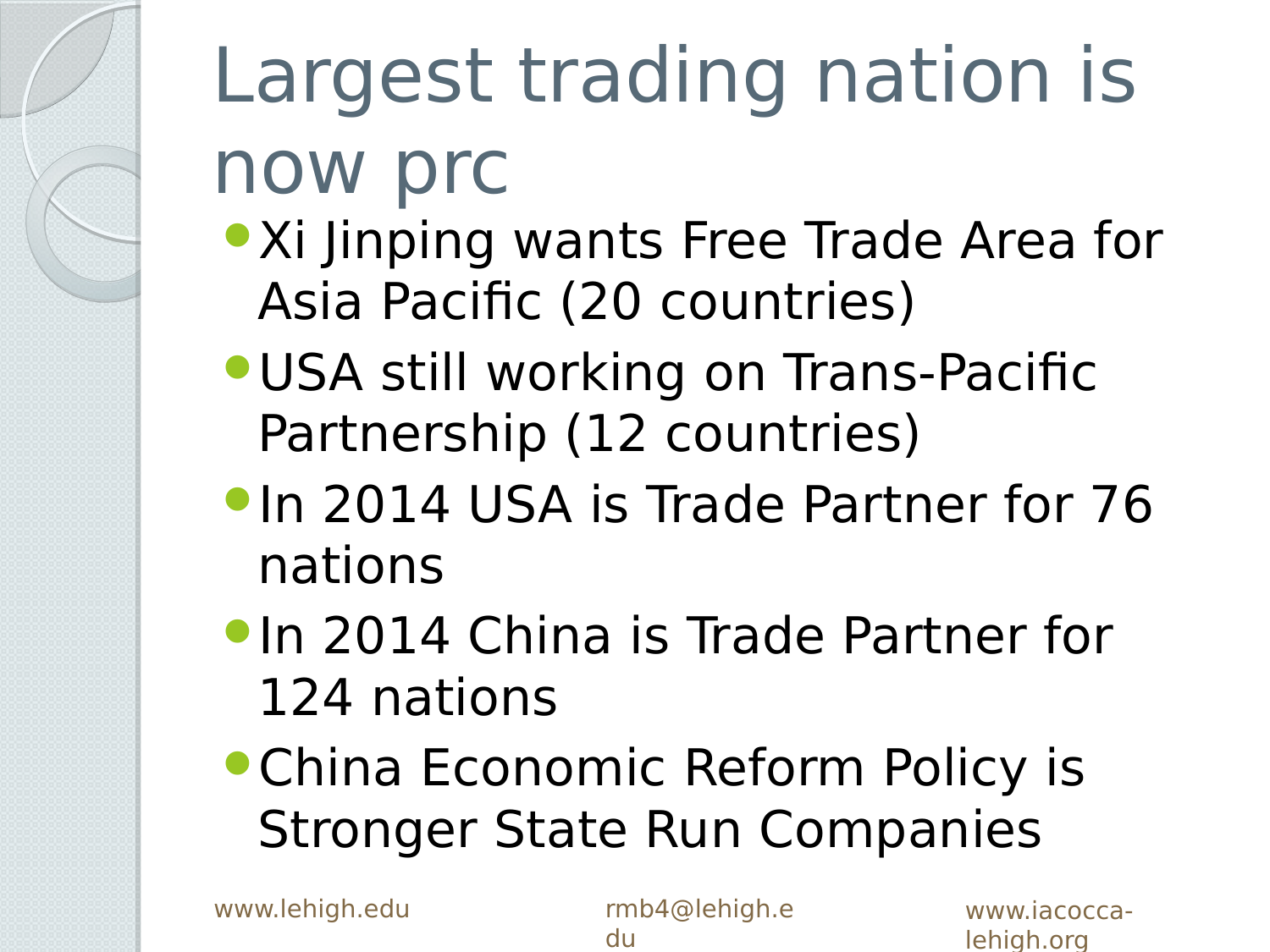## What is the real economy?

- GDP is growing worldwide
- GAP is getting larger between rich and poor
- Companies are rich with cash; not translating into JOBS
- Real economy is technology manufacturing and innovation

du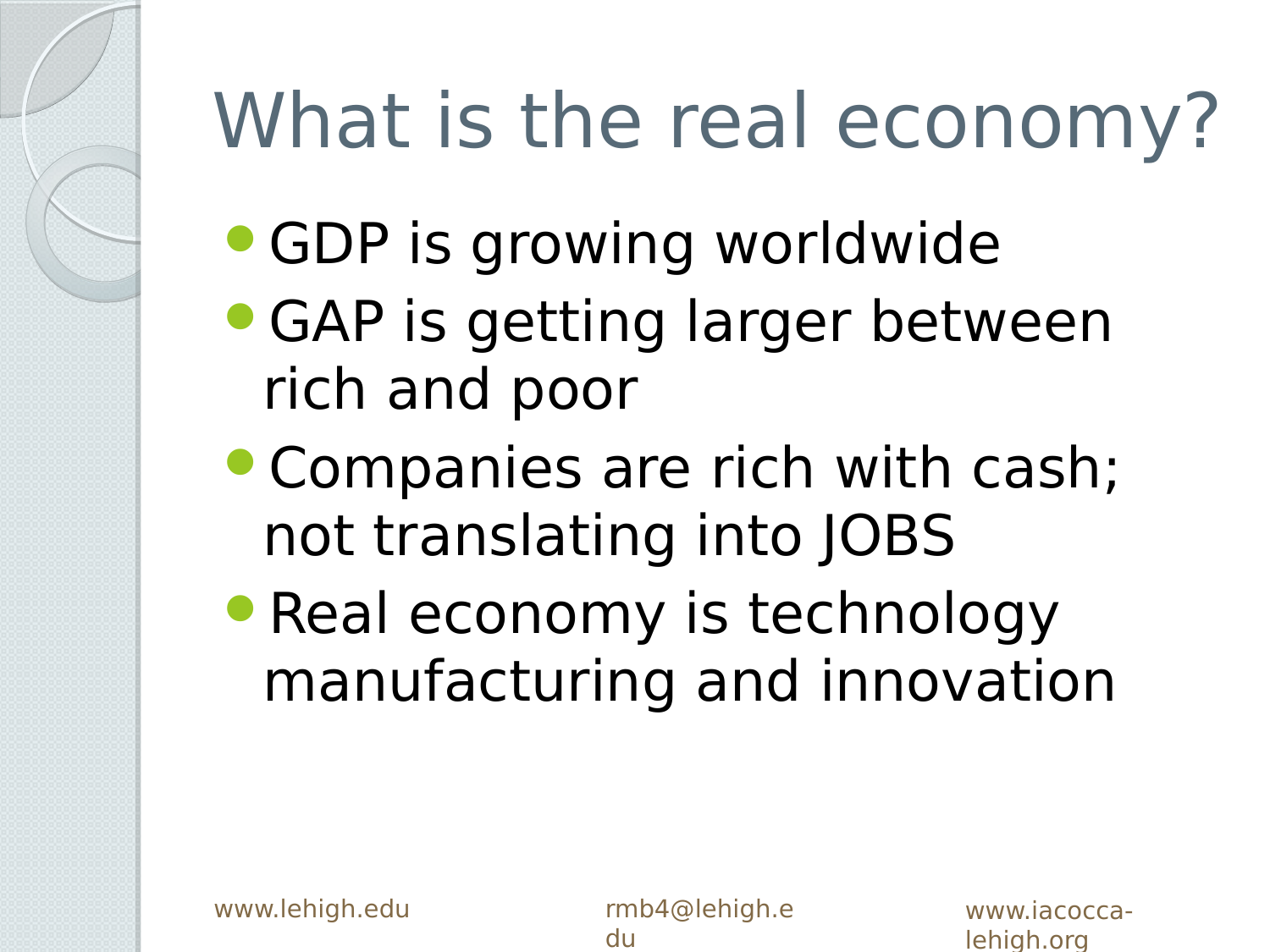## Spending on healthcare

- 15% of GDP spent in USA
- 9.5% of GDP spent in OECD countries
- 8.0% of GDP spent in UK
- 5.0% of GDP spent in CHINA

du